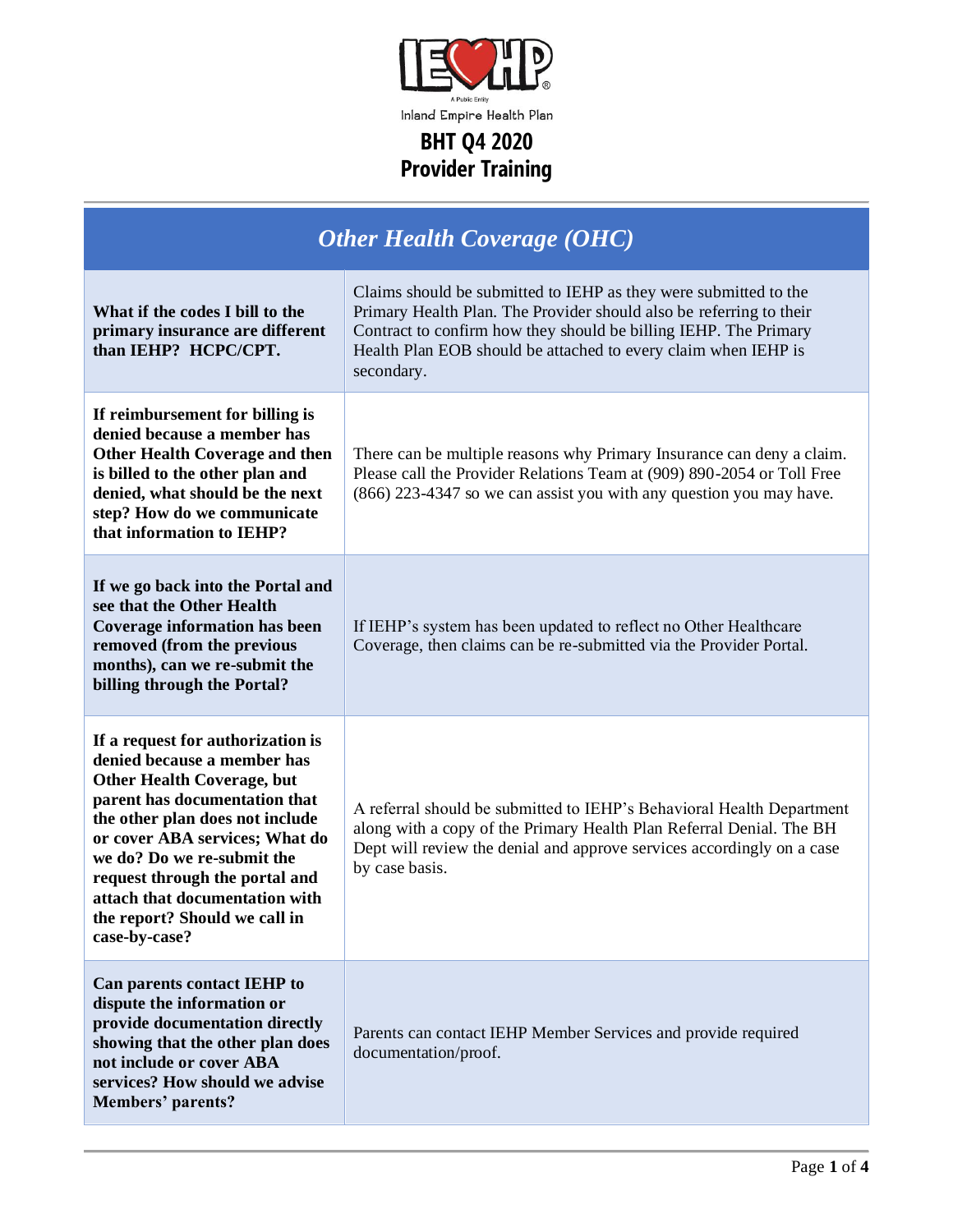

| Is this starting right away or on<br>a specific date?                                                                                                                                                                                              | DHCS issued All Plan Letter 20-010 stating that beginning on April 20,<br>2020 Providers must review the Medi-Cal eligibility record for the<br>presence of Other Health Coverage (OHC) prior to the Members<br>appointment.                                                                                                           |
|----------------------------------------------------------------------------------------------------------------------------------------------------------------------------------------------------------------------------------------------------|----------------------------------------------------------------------------------------------------------------------------------------------------------------------------------------------------------------------------------------------------------------------------------------------------------------------------------------|
| Where do we submit the denial<br>(email or in the portal)? Can<br><b>EOBs</b> be submitted via the<br>Portal?                                                                                                                                      | EOBs cannot be submitted via Portal.<br>Claims that are billed with EOB and/or Attachments need to be submitted<br>by paper and mailed to: P.O. Box 4349 Rancho Cucamonga, CA 91729                                                                                                                                                    |
| If the primary plan does not<br>authorize ABA without an<br>Autism DX, can we just submit<br>the denied auth request once? I<br>don't think we should have to<br>submit the denied EOB for every<br>session if we know they will not<br>authorize. | It is recommended that Proof of Non-Covered services by the Primary<br>Health Insurance Plan be submitted to avoid any delay in the review<br>process.                                                                                                                                                                                 |
| We have been denied even when<br>submitting an EOB.                                                                                                                                                                                                | Review on a case by case basis is needed as there can be multiple reasons<br>why a claim could deny even if Primary EOB is submitted. Please contact<br>the Provider Relations Team at (909) 890-2054 or Toll Free<br>$(866)$ 223-4347 for further assistance.                                                                         |
| Recently when we contacted the<br>OHC; due to HIPAA they would<br>not discuss the Member nor<br>claim due to not having<br>authorization to speak to the<br>Provider.                                                                              | Prior to contacting the Primary Health Plan ensure you have the Provider<br>NPI/TIN, Member ID#, Member demographics, and claim information<br>such as Date of Service and billed amount. This information will help the<br>Primary Health Plan authenticate the call and release information to you.                                  |
| If IEHP is the secondary will we<br>need an authorization for<br>services from IEHP as well?                                                                                                                                                       | If services are covered by Primary Insurance, IEHP Authorization is not<br>required. Secondary Claims will need to be submitted to IEHP with<br>Primary EOB to process. If services are not covered by Primary<br>Insurance, IEHP Authorization is required to confirm medical necessity<br>as IEHP will now step in as primary payor. |
| Is there a specific way to submit<br>secondary claims? We continue<br>to get denied for Co-Payments.                                                                                                                                               | Secondary claims need to be submitted to IEHP exactly as they were<br>submitted to the Primary Health Insurance Plan. The Primary EOB (the<br>EOB sent to the Provider from the Primary Health Insurance) needs to<br>match claims being submitted to IEHP.                                                                            |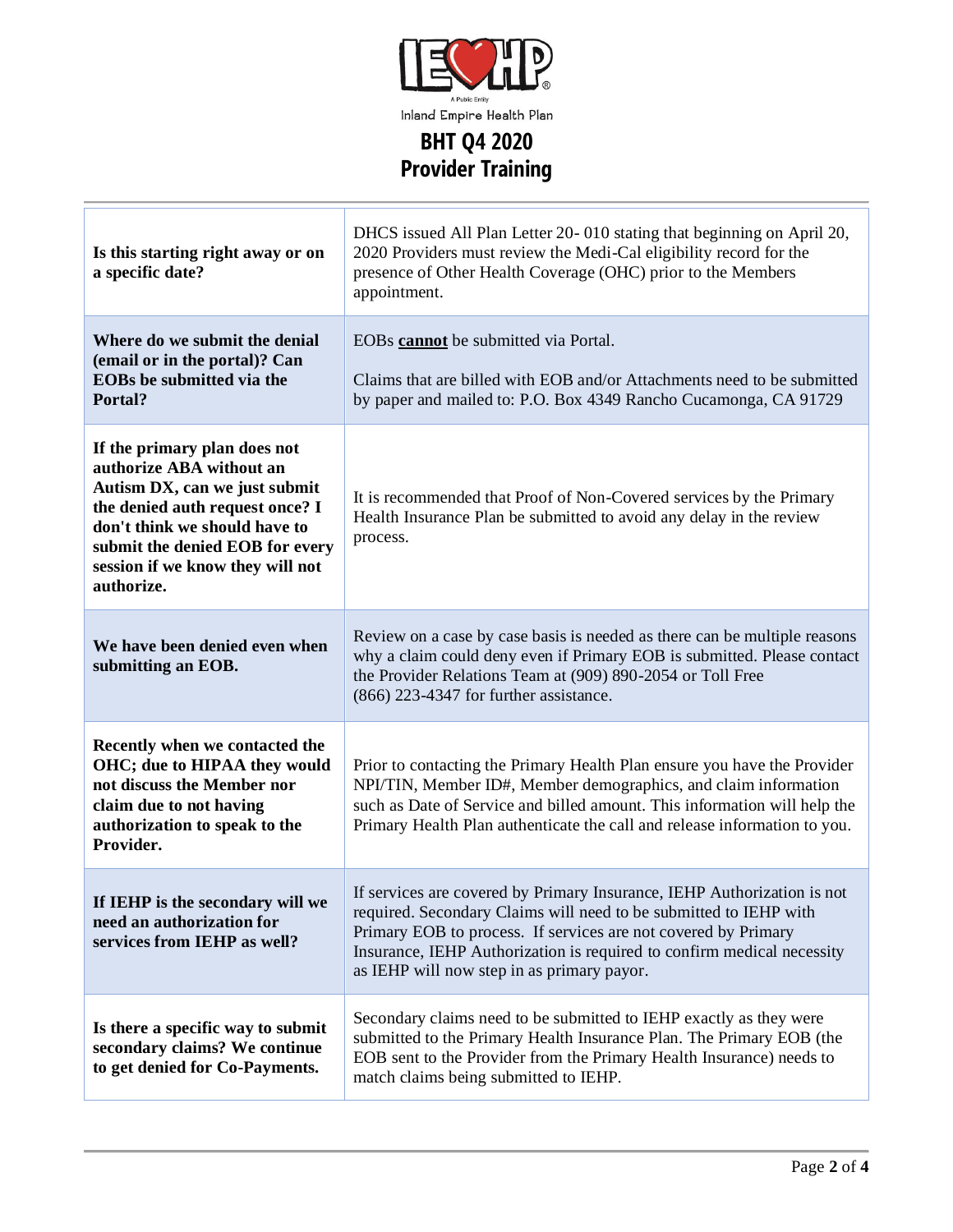

| <b>The Provider Relations Team</b><br>can help with questions<br>regarding OHC.                                                                                                                                                                                                                                           | Please contact them at 909-890-2054 or Toll Free at 866-223-4347.                                    |  |
|---------------------------------------------------------------------------------------------------------------------------------------------------------------------------------------------------------------------------------------------------------------------------------------------------------------------------|------------------------------------------------------------------------------------------------------|--|
| <b>BHT Quarterly Provider Audit</b>                                                                                                                                                                                                                                                                                       |                                                                                                      |  |
| What will they be looking for?                                                                                                                                                                                                                                                                                            | The 2021 BHT Provider Audit is currently on hold.                                                    |  |
| <b>HCPC</b> Codes                                                                                                                                                                                                                                                                                                         |                                                                                                      |  |
| H0032 can be done by BA level<br>staff?                                                                                                                                                                                                                                                                                   | H0032 should be done by a master's level staff or BCaBA.                                             |  |
| If 1:1 and Parent training<br>overlap how should we bill?                                                                                                                                                                                                                                                                 | You bill both codes for the same time (H2019 and H0032 (HO or HP or<br>no modifier)).                |  |
| Can we please confirm that<br>H0031 can be completed by an<br><b>MA</b> level staff member?                                                                                                                                                                                                                               | Yes, it can be done by a master's level staff under the supervision of a<br>BCBA.                    |  |
| Can H2014 be billed to a non-<br>MA-level provider, if the<br>program is run/overseen by an<br><b>MA</b> or <b>BCBA?</b>                                                                                                                                                                                                  | Yes, H2014 is an overall code and can be done by a direct therapist being<br>overseen by MA or BCBA. |  |
| We have received duplicate<br>denials for days where a<br>supervisor bills H0032 for direct<br>supervision of the member and<br>then bills H0032 later in the day<br>for indirect program updates.<br>Are we able to bill H0032 twice<br>in a day, once for direct<br>supervision and again for<br>program updates, etc.? | Providers should bill 2 units in a single claim line (vs 2 lines with 1 unit<br>each).               |  |